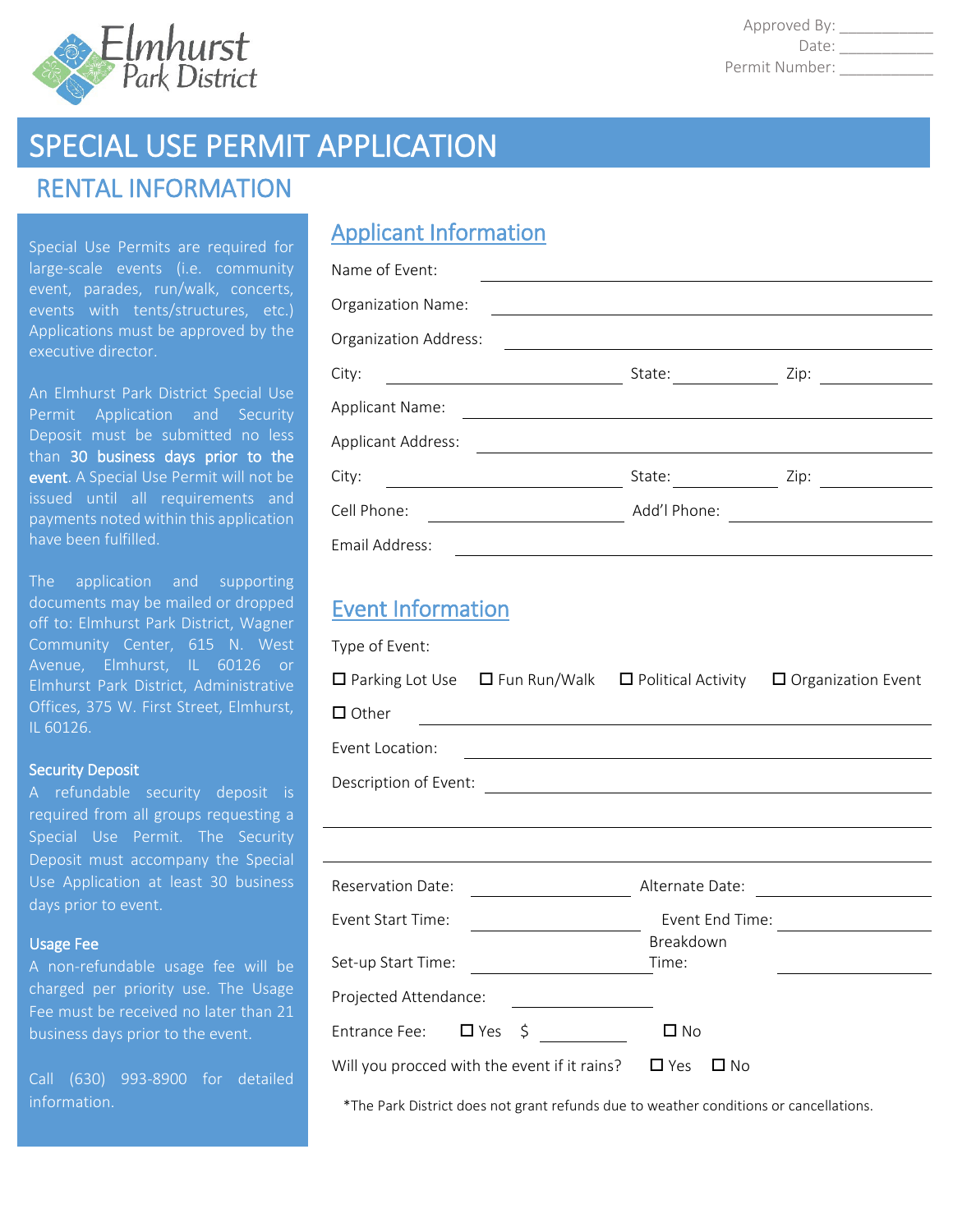

# EVENT PLANS

Please supply details on those items checked "Yes".

| Are you bringing grills?                  |              |                                                   |                                       |
|-------------------------------------------|--------------|---------------------------------------------------|---------------------------------------|
| $\Box$ YES                                | $\square$ NO | $\square$ Gas<br>How many?                        | <b>O</b> Charcoal                     |
|                                           |              | Size?                                             |                                       |
| Do you have a plan for garbage/recycling? |              |                                                   |                                       |
| $\Box$ YES                                | $\square$ NO | Explain:                                          |                                       |
| Are you catering food?                    |              |                                                   | *Certificate(s) of Insurance Required |
| $\Box$ YES                                | $\square$ NO | Catering Company:                                 |                                       |
|                                           |              | *Food trucks are not permitted                    |                                       |
|                                           |              | Will food be available for purchase from vendors? | *Certificate(s) of Insurance Required |
| $\Box$ YES                                | $\square$ NO | Food vendor(s):                                   |                                       |
|                                           |              | *Food trucks are not permitted                    |                                       |
| Will there be other vendors?              |              |                                                   | *Certificate(s) of Insurance Required |
| $\Box$ YES                                | $\square$ NO | Vendor(s) and item(s) to be sold:                 |                                       |
| Do you have a parking plan?               |              |                                                   |                                       |
| $\Box$ YES                                | $\square$ NO | Where will attendees park?                        |                                       |
|                                           |              | Handicap parking?                                 |                                       |
|                                           |              | Emergency vehicle access?                         |                                       |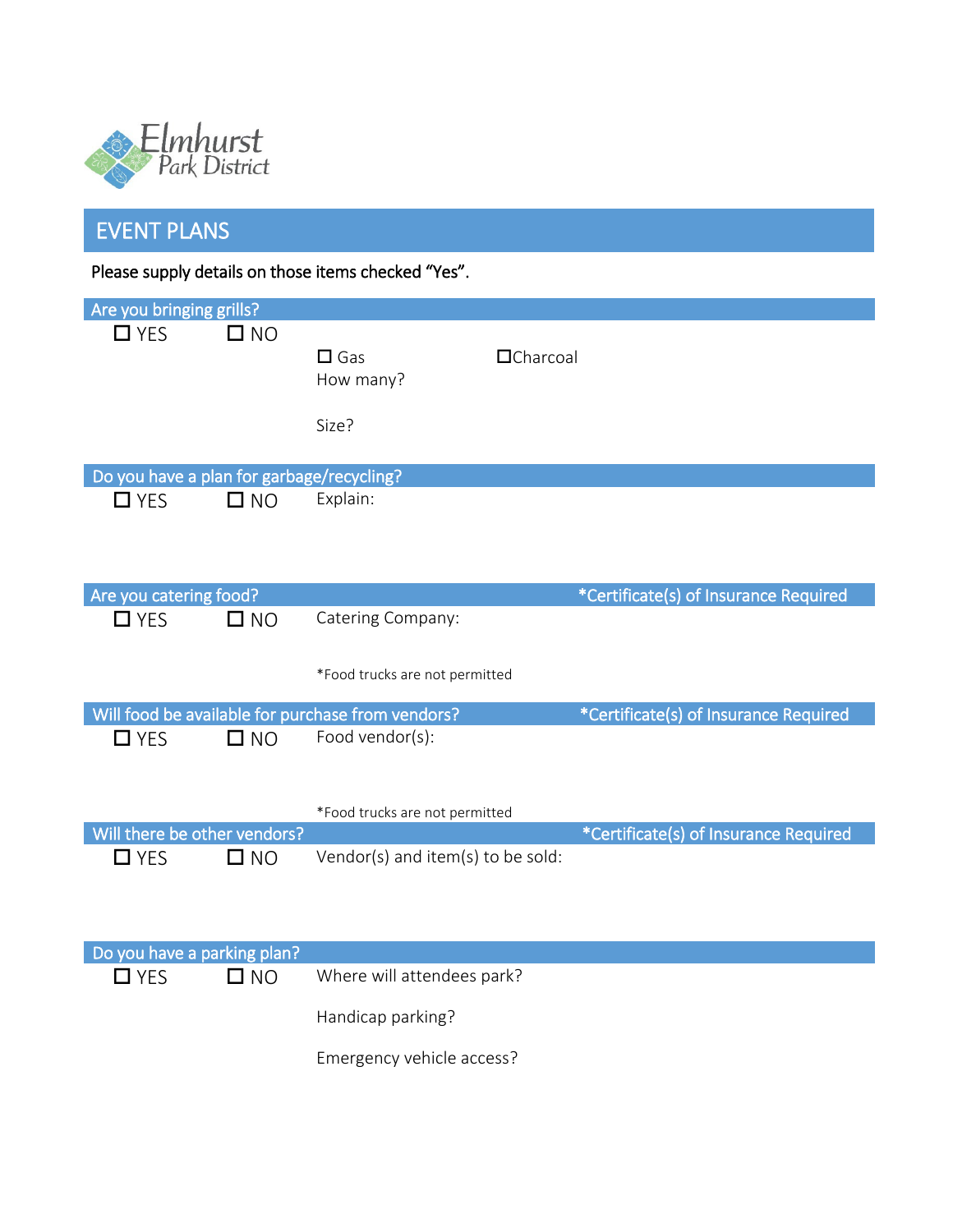

# EVENT PLANS (CONTINUED)

### Please supply details on those items checked "Yes".

| Will a generator be present?                             |              |                                                    |                                                                         | * Certificate(s) of Insurance Required                                                                                                                                    |
|----------------------------------------------------------|--------------|----------------------------------------------------|-------------------------------------------------------------------------|---------------------------------------------------------------------------------------------------------------------------------------------------------------------------|
| $\Box$ YES                                               | $\square$ NO | Size?                                              |                                                                         |                                                                                                                                                                           |
|                                                          |              | For what purpose?                                  |                                                                         |                                                                                                                                                                           |
|                                                          |              | Company:                                           |                                                                         |                                                                                                                                                                           |
| Will there be portable toilets?                          |              |                                                    |                                                                         | *Certificate of Insurance Required                                                                                                                                        |
| $\Box$ YES                                               | $\square$ NO | # Toilets                                          | #ADA Approved Toilets                                                   | # Hand Washing Sinks                                                                                                                                                      |
|                                                          |              | Set-up Date:                                       | Pick-up Date:                                                           |                                                                                                                                                                           |
|                                                          |              | Company:                                           |                                                                         |                                                                                                                                                                           |
|                                                          |              |                                                    |                                                                         | Please request that company call 630-993-8901 and ask to be connected with the EPD<br>Division Manager - Facilities to make arrangements for approved placement of units. |
|                                                          |              | Will there be tents, canopies or other structures? |                                                                         | *Certificate(s) of Insurance Required                                                                                                                                     |
| (i.e. stage, bleachers, scaffolding, etc.)<br>$\Box$ YES | $\square$ NO | What structure?                                    |                                                                         |                                                                                                                                                                           |
|                                                          |              |                                                    |                                                                         |                                                                                                                                                                           |
|                                                          |              | How Many?                                          | Size(s)?                                                                |                                                                                                                                                                           |
|                                                          |              | Company:                                           |                                                                         |                                                                                                                                                                           |
|                                                          |              |                                                    | Are you planning to notify residents, businesses, churches, schools?    |                                                                                                                                                                           |
| $\Box$ YES                                               | $\square$ NO | How?                                               |                                                                         |                                                                                                                                                                           |
|                                                          |              |                                                    |                                                                         |                                                                                                                                                                           |
|                                                          |              |                                                    |                                                                         |                                                                                                                                                                           |
| Any Other Plans?                                         |              |                                                    |                                                                         |                                                                                                                                                                           |
| $\square$ YES                                            | $\Box$ NO    |                                                    | Please address any other relevant plans for the event:                  |                                                                                                                                                                           |
|                                                          |              |                                                    |                                                                         |                                                                                                                                                                           |
|                                                          |              |                                                    |                                                                         |                                                                                                                                                                           |
|                                                          |              |                                                    |                                                                         |                                                                                                                                                                           |
|                                                          |              |                                                    | Have you attached a detailed layout/site plan and event flyer/brochure? |                                                                                                                                                                           |
| $\Box$ YES                                               | $\square$ NO |                                                    |                                                                         | Indicate where portable toilets will be placed, specify tent locations and                                                                                                |
|                                                          |              | lines for walks/races, etc.                        |                                                                         | how they will be supported, identify vendor locations, show start/finish                                                                                                  |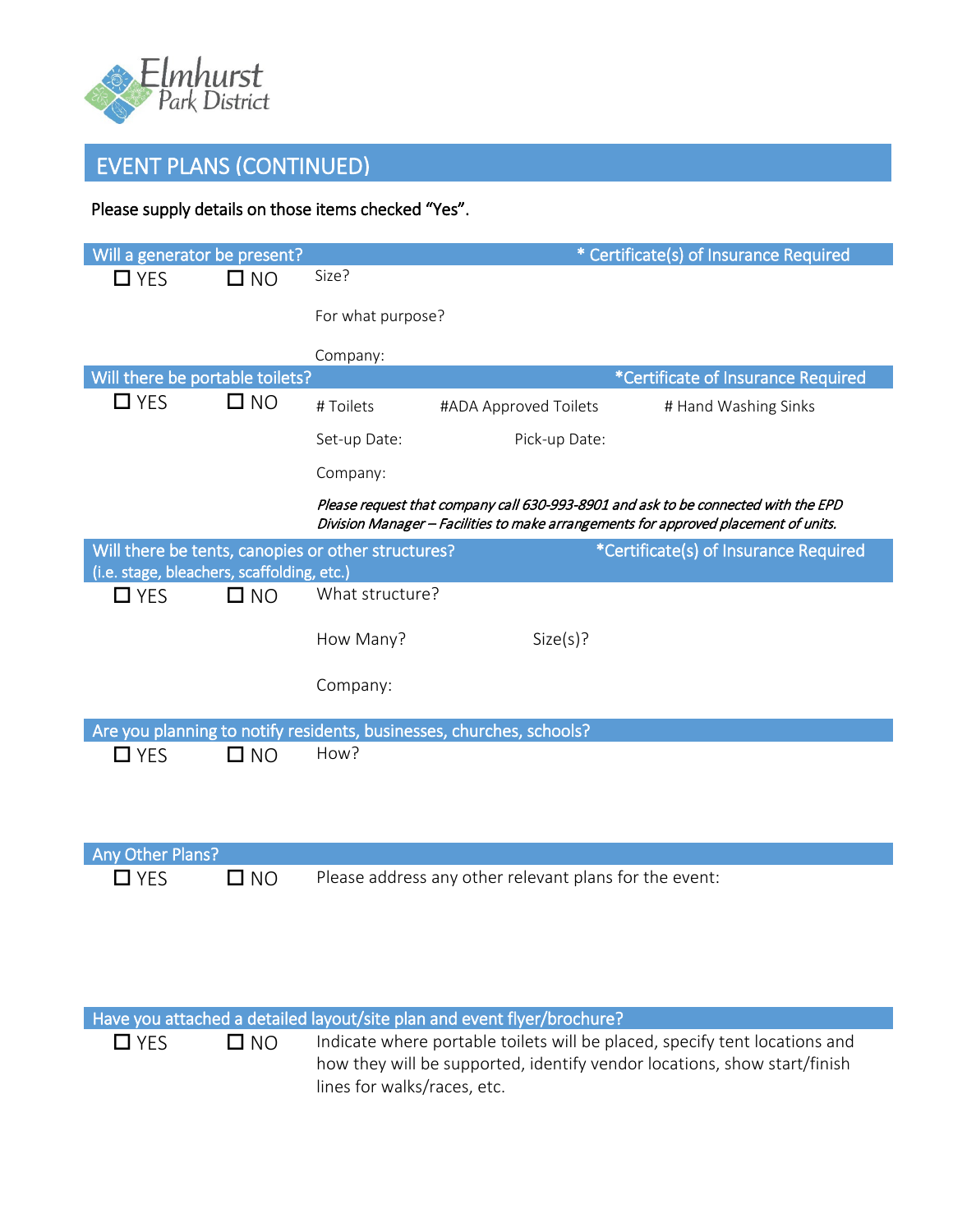

#### Security Deposit

Security Deposit - A refundable security deposit is required from all groups requesting a Special Use Permit. Sponsor/Organization/Applicant agree that within forty-eight (48) hours of the conclusion of the event, they will (at their own expense) provide for the cleanup, repair, replacement or restoration of any damaged, lost or stolen portions of the subject property including but not limited to landscaping, turf, buildings, and/or pavement.

\$400.00 Under 100 People \$600.00 100-500 People To be determined Over 500 People To be determined Commercial Use

#### The Security Deposit must accompany the Special Use Application at least 30 business days prior to event.

#### Usage Fee and Fee Classification Structure

Usage Fee - A non-refundable usage fee will be charged per priority use. The fee is charged at the discretion of the Executive Director or designee and the Park District reserves the right to increase the fee based on the nature of the activity. Priority usage and associated fees:

| Resident Community/Non-Profit Organizations     | \$155.00         |
|-------------------------------------------------|------------------|
| Resident Private Groups/Individuals             | \$315.00         |
| Non-Resident Community/Non-Profit Organizations | \$395.00         |
| Non-Resident Private Groups/Individuals         | \$465.00         |
| Business/For Profit Organizations               | \$830.00         |
| Other                                           | To be determined |

Costs incurred promoting and marketing events prior to the issuance of an approved Elmhurst Park District Special Use Permit, and changes/modifications relative to the event from the Elmhurst Park District, are at the sole expense and risk of the event organizer.

#### The Usage Fee must be received no later than 21 business days prior to the event.

RESIDENT COMMUNITY/NON-PROFIT ORGANIZATIONS: Non-Profit groups, civic organizations or governmental units whose place of business or operation is within the Elmhurst Park District jurisdictional boundaries. (Tax-exempt charitable, educational or service organizations whose purpose is to raise and use funds to serve a public good and not to realize a monetary gain or return for the owners and shareholders thereof.)

RESIDENT PRIVATE GROUPS/INDIVIDUALS: A resident is one who pays Elmhurst Park District taxes. If you are unsure, please check your tax bill. Proof of residency will be required.

NON-RESIDENT COMMUNITY/NON-PROFIT ORGANIZATIONS: Non-profit group, organization or governmental unit whose place of business is outside of the Elmhurst Park District jurisdictional boundaries. (Tax-exempt charitable, educational or service organizations whose purpose is to raise and use funds to serve a public good and not to realize a monetary gain or return for the owners and shareholders thereof.)

NON-RESIDENT PRIVATE GROUPS/INDIVIDUALS: A non-resident is one who does not pay Elmhurst Park District taxes.

BUSINESS/FOR PROFIT ORGANIZATIONS: A legally recognized company, enterprise or firm designed to provide goods and/or services to consumers and whose primary purpose is to realize a monetary gain or return for the owners or shareholders thereof.

OTHER: The Park District reserves the right to assess additional fees for special requests, size considerations, and unusual activities. Additional charges may be levied if the Park District incurs expenses preparing special requests for a rental.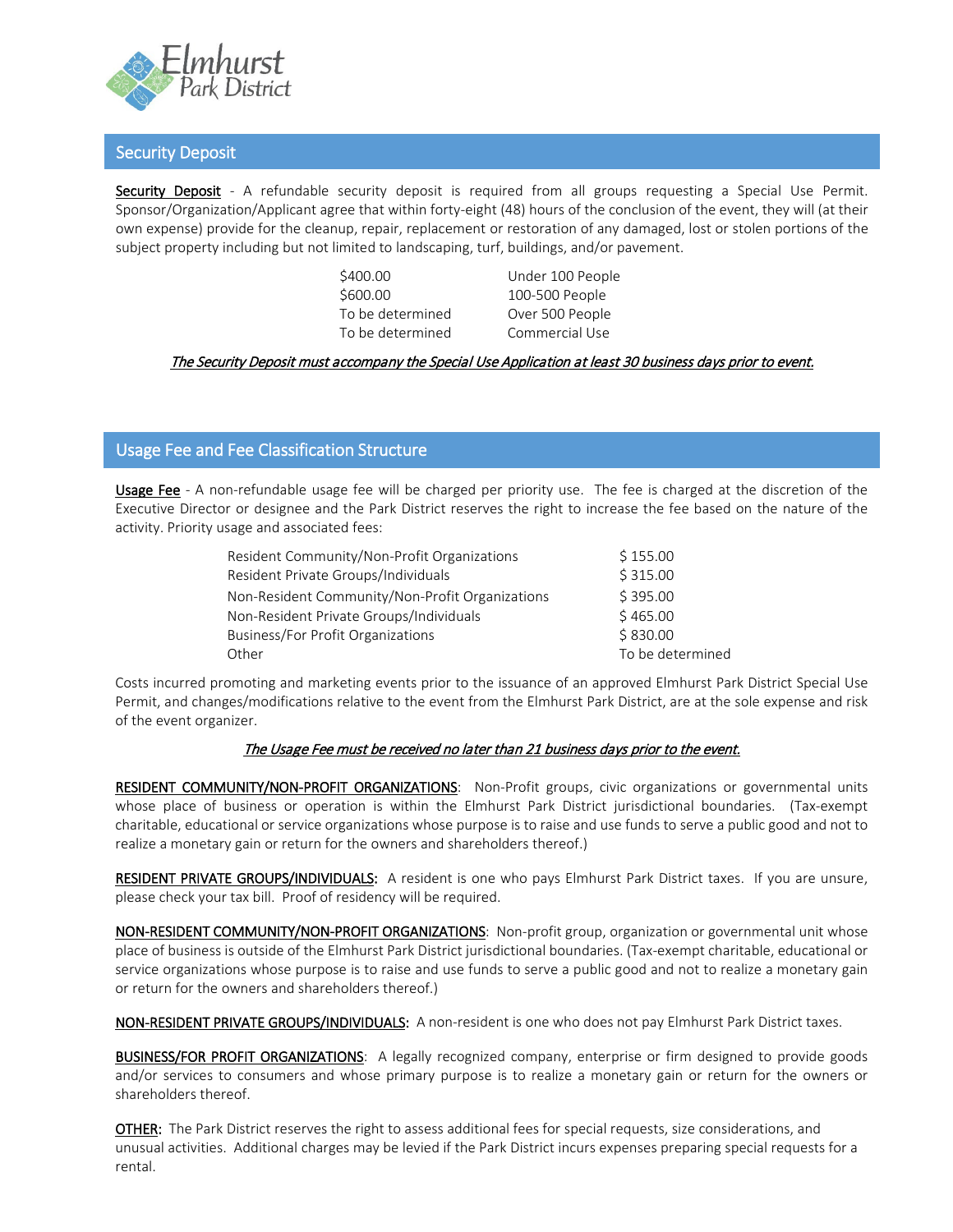

#### Insurance Requirements for Special Event Permits

The Elmhurst Park District requires submission of a sponsor/organization Certificate of Insurance and Endorsement prior to review by the Executive Director for all special events.

Additional Certificates of Insurance are required for:

Demonstrations Catered food Port-a-Potties **Vendors** Other as determined

Tents larger than 10'x10' Stages/bleachers/scaffolding

- 1. The Certificate(s) of Insurance must include the following *minimum* limits of insurance coverage required for special events on Park District property - \$1,000,000 per occurrence; \$2,000,000 aggregate coverage for general liability and MUST provide 30 days' notice of cancellation, except 10 days' notice for non-payment of premium.
- 2. The Elmhurst Park District must be named on the Certificate(s) of Insurance as the Certificate Holder.
- 3. The Certificate(s) of Insurance description area must list the Elmhurst Park District as a *primary, non-contributory* additional insured under the general liability policy for the event along with the special event name, date, time and location.
- 4. The **Endorsement** issued under the General Liability policy of insurance for the event must reflect that the *Elmhurst* Park District is an additional insured for the event.
- 5. The Elmhurst Park District reserves the right to request a copy of the policy represented by the Certificate(s) of Insurance.
- 6. All required Certificates of Insurance and Endorsements must be received 21 business days prior to the event.

#### Non-issuance/revocation of the permit may occur for failure to provide acceptable insurance coverage.

#### Rules and Regulations

All rules, regulations and directions of the park district park ambassador or his/her representative must be followed. Permit holders are responsible for planning and supervising the event in accordance with park district ordinances. Failure to do so may result in withholding of deposit. The Park Ambassador/District staff has the authority to implement and enforce rules that are more stringent or supplement those listed here:

- 1. The applicant submitting a request must be a minimum of 21 years of age. Permit holder is responsible for the conduct of the members of their group.
- 2. The Park District does not grant refunds due to weather conditions or cancellations.
- 3. Permit holders have priority over non-permitted groups. If a problem occurs, contact the Wagner Community Center at (630)-993-8900 or the Park Ambassador at (630) 675-4491.
- 4. Motorized vehicles are not allowed to drive into the park. This includes unloading of supplies and any event setup that is required.
- 5. Alcohol, tobacco use, and controlled substances are prohibited in all district parks.
- 6. To prevent fires and damage to property, wood fires (campfires) and fire pits are prohibited on district property.
- 7. Portable grills are permitted in the parks. Charcoal grills must be 22.5 inches or less in diameter and are only permitted in locations with coal bins. Coals must be completely extinguished and placed in the coal bins provided by the district. Gas grills must have a tank less than 20 pounds. Do not place grills onto picnic tables.
- 8. Park code does not allow for amplified sound or other equipment to be brought into a park without specific written permission. If a Park District staff member determines the volume is at an unreasonable level or is offensive to others, event organizer(s) will be required to lower or discontinue the noise.
- 9. Park District staff may order entertainment or any portion of event activities to end if it incites or has the potential for unruly or risky behavior.